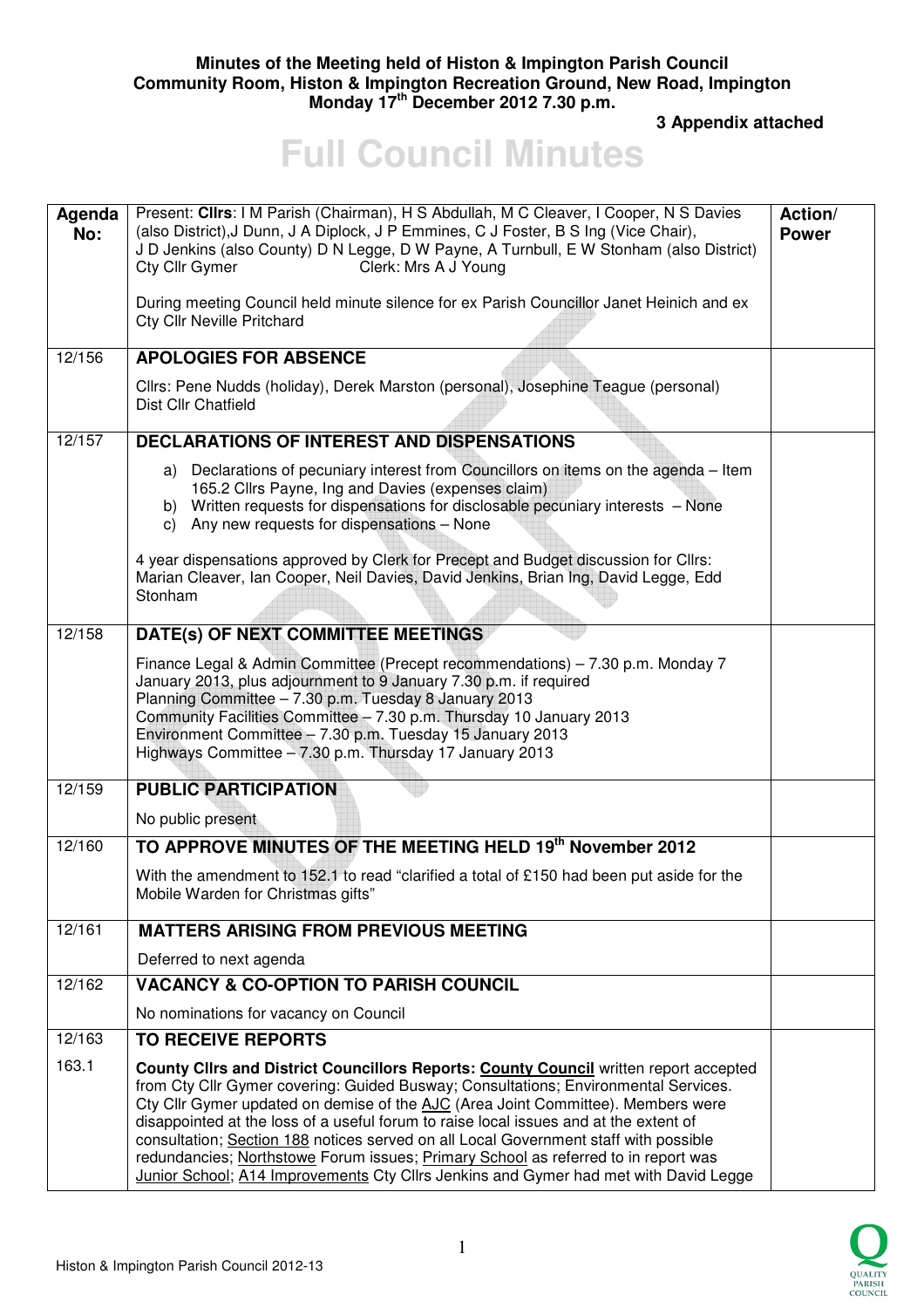|                | and County Officers to discuss 3 schemes coming forward, notes to be provided on timings<br>and concerns, with no proposal for any form of consultation, Parish Council were mindful of<br>Lone Tree Avenue residents' concerns over noise pollution. Agreed Cllr Parish and Legge<br>to work with Cty Cllr Gymer and circulate a draft letter to Jim Paice, cc Highways Agency,<br>County Councillors; District Councillors, Julian Huppert regarding the Air Quality<br>Maintenance Area, with input from Girton Parish Council. A14 Working Group to then<br>finalise letter. <b>District Council</b> written reported accepted from Dist Cllr Jonathon Chatfield<br>covering: Scrutiny; House Maintenance Plan; Sustainable Energy; New Contact Centre; | IMP/DNL/<br>SG<br>A14 Working<br>Group |
|----------------|-------------------------------------------------------------------------------------------------------------------------------------------------------------------------------------------------------------------------------------------------------------------------------------------------------------------------------------------------------------------------------------------------------------------------------------------------------------------------------------------------------------------------------------------------------------------------------------------------------------------------------------------------------------------------------------------------------------------------------------------------------------|----------------------------------------|
| 163.2<br>163.3 | Case Work. Additionally, Dist Cllr Davies confirmed Mettle Hill proposal now withdrawn;<br>Housing Benefit Dist Cllr Stonham to check any impact on Histon & Impington residents;<br>Scrutiny Dist Cllr Stonham to investigate proposals to distribute the role among others<br>Clerk's Report (Appendix 1 pg.1) provided to all and accepted<br>Chairman's Report (Appendix 2) Cllr Davies comments on the role of the late Neville                                                                                                                                                                                                                                                                                                                        | <b>EWS</b>                             |
|                | Pritchard, a work colleague, in Neil's longstanding involvement in community and Parish<br>Council affairs. Christmas Tree The Green thanks voiced to Steve Cox for organising tree,<br>donated by Flora-Tec. All agreed Precept Committee to consider Parish Council taking<br>responsibility for organising the tree on future years, hopefully via local donation                                                                                                                                                                                                                                                                                                                                                                                        |                                        |
| 163.4          | Other Committee Chairmen or Officers Reports none received. Recreation Ground<br>Committee meeting held 17 December 2012 and due 28 January 2013                                                                                                                                                                                                                                                                                                                                                                                                                                                                                                                                                                                                            |                                        |
| 12/164         | TO ACCEPT Committee Reports and to deal with Matters Arising                                                                                                                                                                                                                                                                                                                                                                                                                                                                                                                                                                                                                                                                                                |                                        |
| 164.1          | Planning Committee Draft minutes 20 November and 11 December 2012 provided for all.<br>Next meeting due 8 January 2013. Discussion on: Community Infrastructure Levy Noted<br>indication is income from new build will drop to about 20% of current levels. Dist Cllr Davies<br>to press for Parish Forum meeting with SCDC to include CIL and precept issues. Rear of<br>24 Hereward Close Cllr Legge declared an interest. All 3 District Councillors requested to                                                                                                                                                                                                                                                                                        | <b>NSD</b>                             |
| 164.2          | support the application going to SCDC Committee<br><b>Environment Committee</b> Draft minutes 26 November provided for all. Next meeting due                                                                                                                                                                                                                                                                                                                                                                                                                                                                                                                                                                                                                |                                        |
| 164.3          | 17 January 2013<br>Highways Committee Minutes 6 December not available. Next meeting due 17 January<br>2013. To revert to one Committee meeting bi-monthly. Cllr Legge reported on:                                                                                                                                                                                                                                                                                                                                                                                                                                                                                                                                                                         |                                        |
|                | Minor Highways Improvement Scheme for junction of Station Road/The Green/High Street.<br>Map provided for agreement in principle with scheme to be brought forward for final<br>agreement in early New Year. Noted possible inclusion of dropped kerbs and need to                                                                                                                                                                                                                                                                                                                                                                                                                                                                                          |                                        |
|                | discuss dray delivery with The Boot Inn management. Some concern over retention of left<br>hand filter onto High Street. 30 mph North of The Green County Council Highways had<br>been asked to proceed with scheme, Parish Council having £1,500 set aside in payment.<br>Advertisement costs to be kept as low as possible by sharing those due to be advertised in                                                                                                                                                                                                                                                                                                                                                                                       |                                        |
|                | early January 2013. Following consideration of extent of limit, and noting enforcement<br>issues, <b>agreed</b> to request from Village Green to 100m north of house on right-hand side<br>(where village name sign located). 20mph School Signs appeared to be operational even                                                                                                                                                                                                                                                                                                                                                                                                                                                                            |                                        |
|                | on Sundays. Can be reported via Fix My Street website. Noted two new Minor Highways                                                                                                                                                                                                                                                                                                                                                                                                                                                                                                                                                                                                                                                                         |                                        |
| 164.4          | Improvement Schemes to be submitted for 2013-14<br>Youth Committee Draft minutes 10 December provided for all. Next meeting due 11<br>March 2013                                                                                                                                                                                                                                                                                                                                                                                                                                                                                                                                                                                                            |                                        |
| 164.5          | <b>Employment Committee</b> meeting due 13 December 2012 postponed to 21 February 2013<br>due to quorum issues. All in favour and <b>agreed</b> to co-opt Cllr Davies to fill vacancy                                                                                                                                                                                                                                                                                                                                                                                                                                                                                                                                                                       |                                        |
| 12/165         | <b>TO RECEIVE Finance Report</b>                                                                                                                                                                                                                                                                                                                                                                                                                                                                                                                                                                                                                                                                                                                            |                                        |
| 165.1          | Retrospective accounts: noted retrospective accounts for Parish Council and Recreation<br>Ground accounts (Appendix 1 Pg 2). Cllrs Ing, Payne and Davies declared interest and                                                                                                                                                                                                                                                                                                                                                                                                                                                                                                                                                                              |                                        |
| 165.2          | left the room<br>Approve payment of outstanding accounts due (Appendix 1 Pg 2&3) plus additional<br>payment of £885.70 Histon & Impington Community Minibus, and including Recreation                                                                                                                                                                                                                                                                                                                                                                                                                                                                                                                                                                       |                                        |
| 165.3          | Ground Committee accounts. Proposed Cllr Diplock, seconded Cllr Foster, all in favour<br>Amounts Paid In for report in January 2013                                                                                                                                                                                                                                                                                                                                                                                                                                                                                                                                                                                                                         |                                        |
| 165.4          | Half Yearly review of Donations (Appendix 1 Pg 4) Report showed applications and                                                                                                                                                                                                                                                                                                                                                                                                                                                                                                                                                                                                                                                                            | Next agenda                            |
|                | recommendations. Proposed Cllr Abdullah, seconded Cllr Davies, all in favour and agreed<br>that Histon & Impington Parish Council in accordance with its powers under sections 137<br>and 139 of the Local Government Act 1972, should incur the following expenditure                                                                                                                                                                                                                                                                                                                                                                                                                                                                                      |                                        |
|                | which, in the opinion of the Council, is in the interests of the area or its inhabitants and will                                                                                                                                                                                                                                                                                                                                                                                                                                                                                                                                                                                                                                                           | Sec 137 LGA                            |